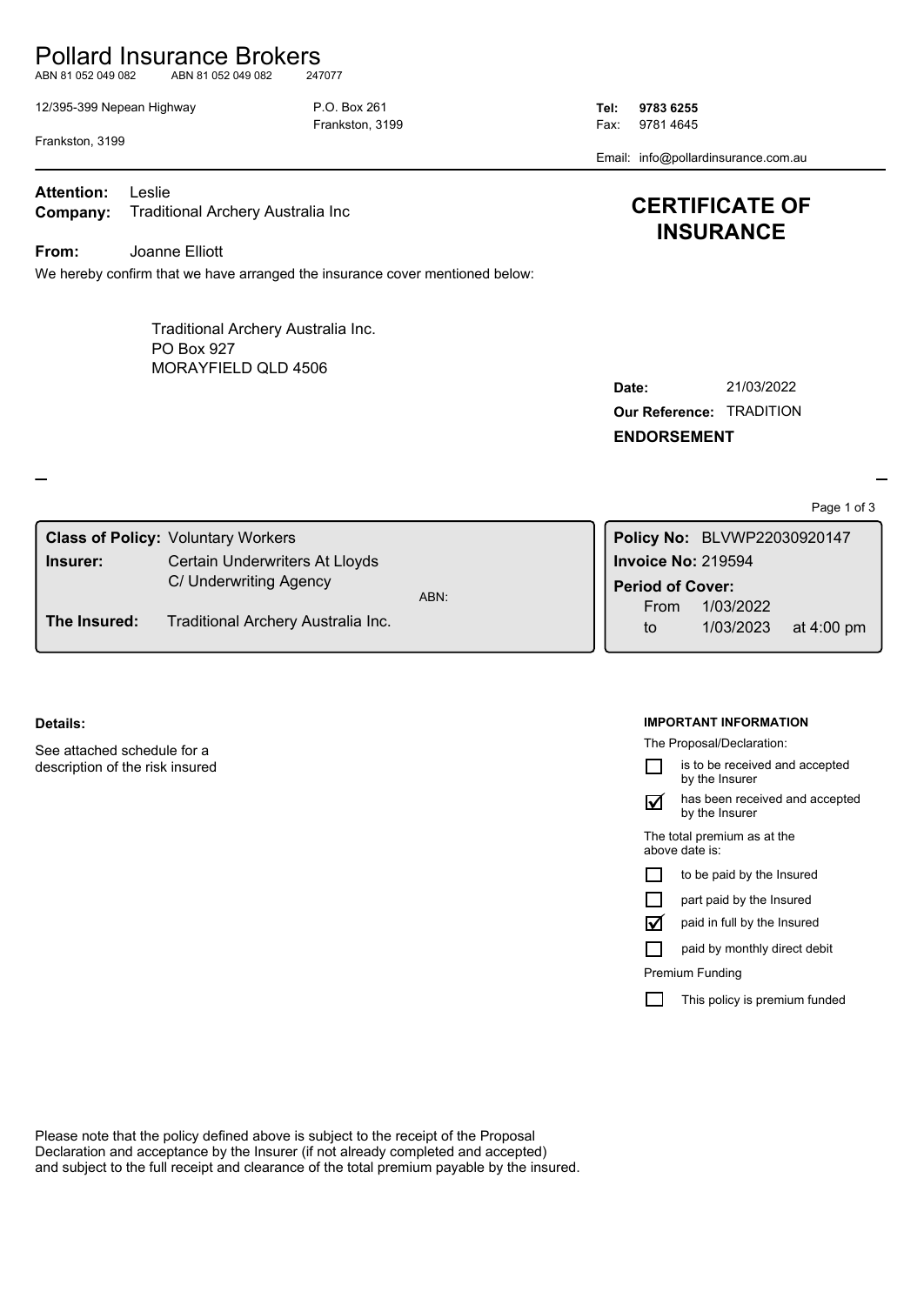## **Schedule of Insurance Page 2 of 3**

**Class of Policy:** Voluntary Workers **Policy Ross Policy No:** BLVWP22030920147 **The Insured:** Traditional Archery Australia Inc. **Invoice No:** 219594<br>**Our Ref:** TRADIT

**Our Ref:** TRADITION

This policy has been placed through

Lion Underwriting ABN 33 604 592 467 Level 40, 161 Castlereagh Street, Sydney, NSW

Lion Underwriting is an underwriting agency who has placed the policy with

Certain Underwriters At Lloyds C/ Underwriting Agency

# **PERSONAL ACCIDENT -GROUP MEMBERS INCL VOLUNTARY WORKERS**

| <b>POLICY HOLDER:</b>                | Traditional Archery Australia Inc, The Archery Alliance of Australia Inc.affiliated<br>State Associations, affiliated Clubs, Executive Members, Members, Voluntary<br>Workers, Authorised Visitors, Coaches and Range Staff                                                                                                             |                            |
|--------------------------------------|-----------------------------------------------------------------------------------------------------------------------------------------------------------------------------------------------------------------------------------------------------------------------------------------------------------------------------------------|----------------------------|
| <b>OPERATION OF COVER:</b>           | (A) Whilst an Insured Person is travelling to and from and participating in:<br>(i) voluntary work; or<br>(ii) an event;<br>arranged by the Insured in Australia.<br>(B) Whilst an Insured Person is participating in an event outside of Australia and<br>representing the Insured.                                                    |                            |
| <b>GEOGRAPHICAL LIMITS:</b>          | Scope of Cover (A): Australia Only<br>Scope of Cover (B): Worldwide                                                                                                                                                                                                                                                                     |                            |
| <b>INSURED PERSONS:</b>              | Executives, Committees, Sub Committees, Affiliated Groups, Members, Coaches,<br>Trainees, Voluntary Workers & Authorised Visitors participating in, working for or<br>on behalf of the association                                                                                                                                      |                            |
| <b>BUSINESS / ACTIVITIES:</b>        | Principally Archery Sports Administration, Archery and Hunting Clubs,<br>competitions (local and overseas), Authorised Hunting, Bow Hunting - fishing,<br>Social Events, Producing Archery Magazine, Training and Instruction,<br>Try Out Days, Knife and axe throwing competitions and associated practice,<br>property owner/occupier |                            |
| <b>AGE LIMIT:</b>                    | Part A - Lump Sum Benefit - Under 18 years limited to \$10,000.<br>Part A - Lump Sum Benefit (1-19) who are aged 75 years to 90 years of age<br>is limited to a maximum of \$25,000 and Part B weekly benefits is not applicable.<br>Age limit: occurs afer you reach 90 years of age.                                                  |                            |
| <b>SCOPE OF COVER:</b>               | Worldwide                                                                                                                                                                                                                                                                                                                               |                            |
| <b>AGGREGATE LIMIT OF LIABILITY:</b> |                                                                                                                                                                                                                                                                                                                                         |                            |
|                                      | (a) Any one Accident or Occurrence<br>(b) Per Period of Insurance                                                                                                                                                                                                                                                                       | \$2,000,000<br>\$2,000,000 |
| <b>DEDUCTIBLE / EXCESS AMOUNTS:</b>  |                                                                                                                                                                                                                                                                                                                                         |                            |
|                                      | Weekly Benfit Injury                                                                                                                                                                                                                                                                                                                    | 7 consecutive days         |